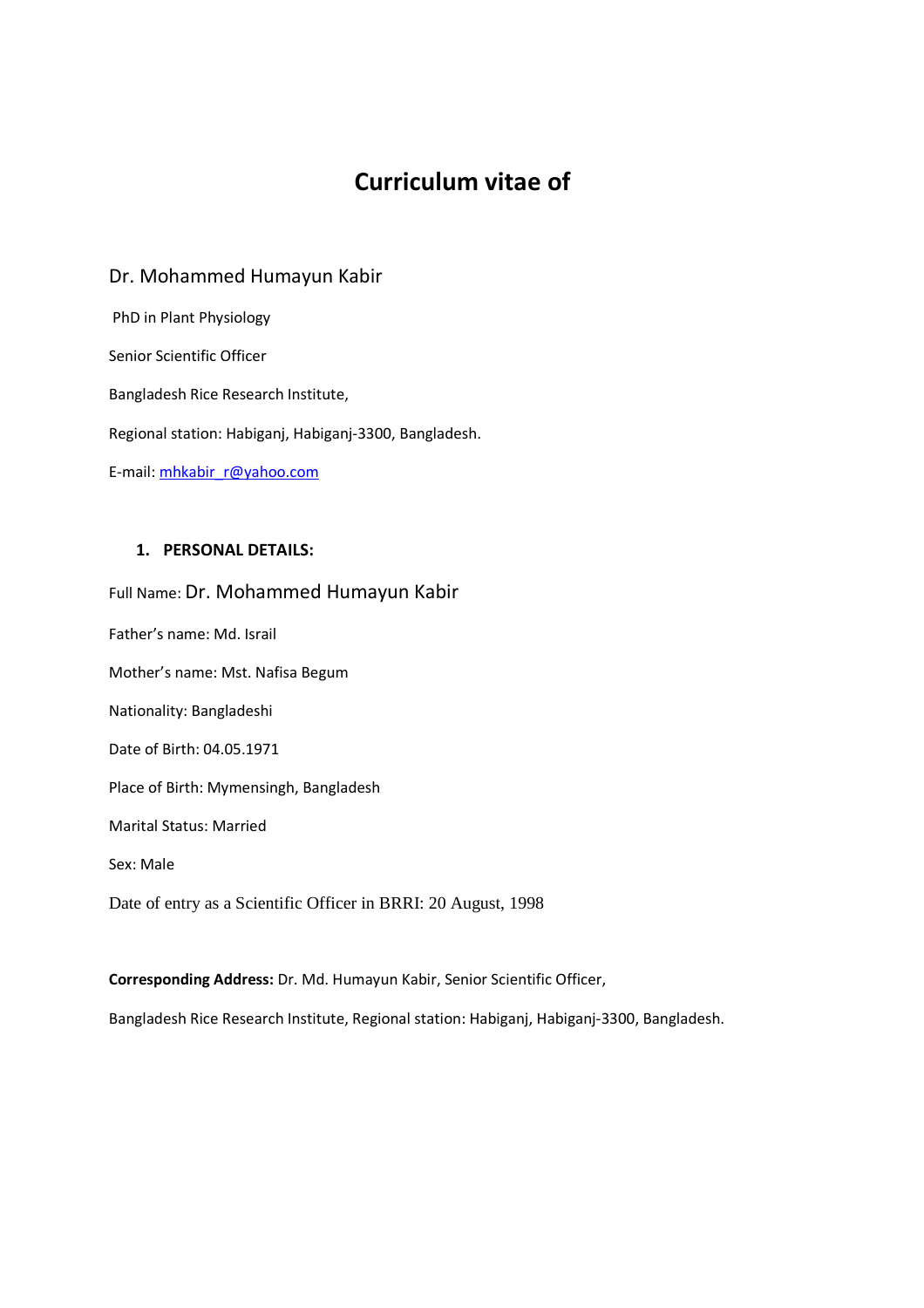#### 2. **FIELD OF SPECIALIZATION:**

Physiology of Plant, Phytohormones, Enzymology, Molecular Biology, Genetic Engineering, Gene transfer, Starch Bio-Synthesis, Polymerase Chain Reaction (**PCR)**, Biosensor, Agronomy, Biochemistry, Seed Science, Weed science, Crop and Nutrient Management, Adaptive Research and Rice production.

## **3. Academic Career**

| Name of Institution                                                      | <b>Principal Subject</b>                            | Degree     | Passing<br>Year | GPA/CGPA           | Result           |
|--------------------------------------------------------------------------|-----------------------------------------------------|------------|-----------------|--------------------|------------------|
| Hunan Agricultural University,<br>China                                  | Plant Physiology                                    | Ph.D       | 2014            | Excellent          | <b>Fxcellent</b> |
| Bangabandhu Sheikh Mujibur<br>Rahman Agricultural University,<br>Gazipur | Agronomy                                            | <b>MS</b>  | 2005            | CGPA 4 out<br>of 4 |                  |
| Bangladesh Agricultural<br>University, Mymensingh                        | Agriculture                                         | B. Sc. Ag  | 1993            |                    | 1st Class        |
| Adamjee Cantonment College,<br>Dhaka Cantt, Dhaka                        | Science (Physics,<br>Chemistry, Botany,<br>Zoology) | <b>HSC</b> | 1989            |                    | 1st<br>Division  |
| BAF Shaheen School,<br>Chittagong                                        | Science                                             | <b>SSC</b> | 1987            |                    | 1st<br>Division  |

- **4. Main Subjects taught in undergraduate Course:** Genetics and Plant Breeding, Agronomy, Botany, Crop Botany, Pathology, Entomology, Soil Science, Horticulture, Agricultural Chemistry, Physical and Analytical Chemistry, Organic Chemistry, Bio- Chemistry, Animal Husbandary, Agricultural Economics, Statistics, Farm Mechanics, Rural Science, Agricultural Extension etc.
- **5. Main Subjects taught in MS Course:** Plant Physiology I, Plant Nutrition, Plant Breeding, Plant Ecology I, Soil- Plant Analysis, Principles of Crop Production, Design of Experiments, Weed science, Seed Science.

## **6. Training Experience**

## **(a) In Country:**

| Course Title                                               | Institution | Location | Period             |                     | Result |
|------------------------------------------------------------|-------------|----------|--------------------|---------------------|--------|
|                                                            |             |          | From               | To                  |        |
| 1. Rice production, Communication<br>and Office management | <b>BRRI</b> | Gazipur  | 18 October<br>1998 | 15 December<br>1998 |        |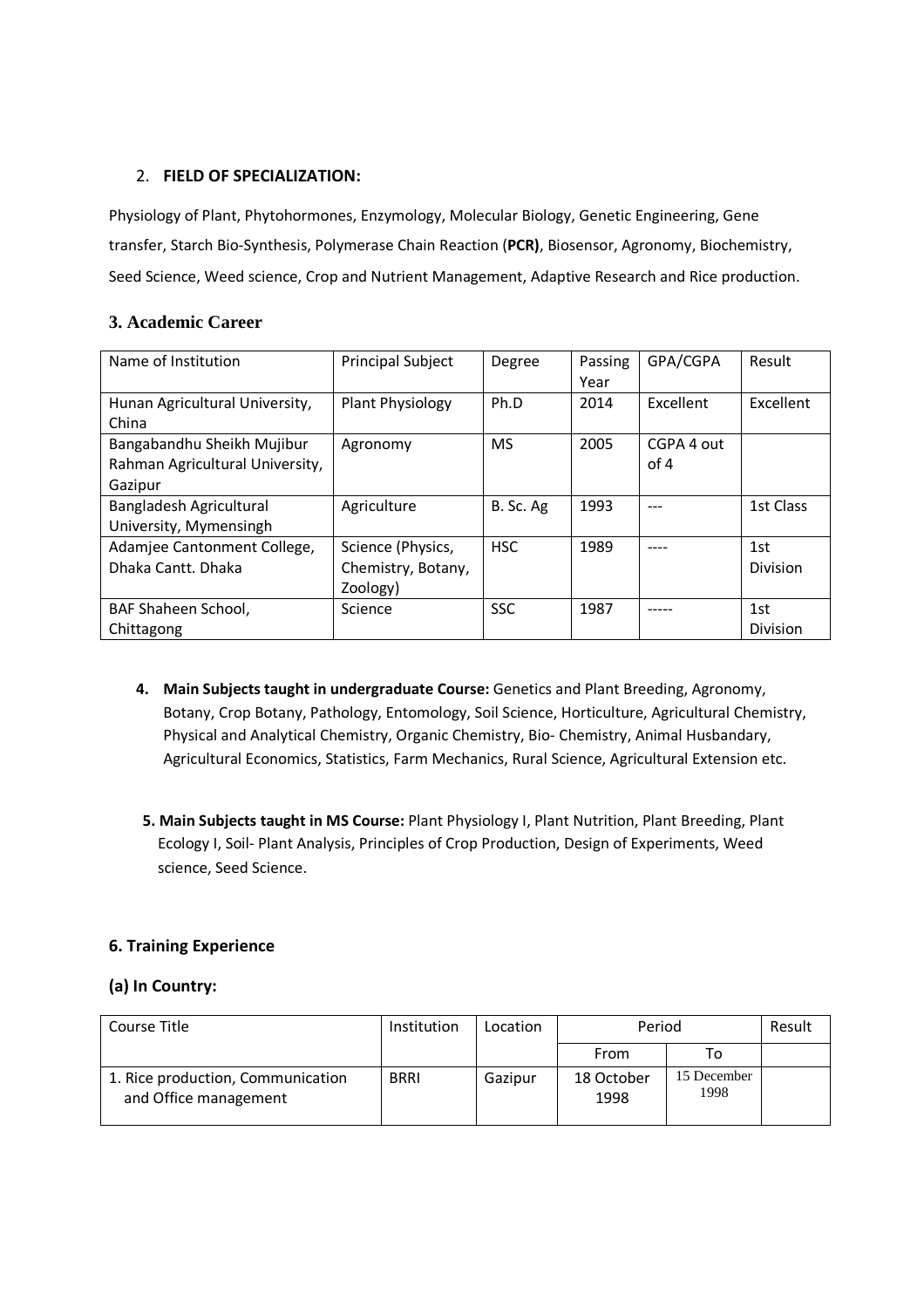| 2. Foundation training course for NARS<br>scientists              | BARD        | Comilla |  |  |
|-------------------------------------------------------------------|-------------|---------|--|--|
| 3. Breeder Seed Production and<br>Preservation Techniques of Rice | <b>BRRI</b> | Gazipur |  |  |

## **b. Abroad:**

| Course Title                                | Institution | Location    | Period     |           | Result |
|---------------------------------------------|-------------|-------------|------------|-----------|--------|
|                                             |             |             | From       | To        |        |
| 1. Research management                      | ATI         | Thailand    | January,   | February, |        |
|                                             |             |             | 2000       | 2000      |        |
| 2. Developing Integrated Nutrient           | <b>IRRI</b> | Philippines | 24 January | 17 March  |        |
| Management Options for Delivery<br>(DINMOD) |             |             | 2001       | 2001      |        |

## **7. Participated In-country Workshop/Seminar etc from date of joining:**

| Workshop/Seminar title                                                      | Duration                    | Venue                | <b>Funding Source</b>   |
|-----------------------------------------------------------------------------|-----------------------------|----------------------|-------------------------|
| National Workshop on Modern Rice cultivation<br>in Bangladesh               | 3 days (14-16<br>Feb, 1999) | <b>BRRI, Gazipur</b> | <b>BRRI DAE</b>         |
| 19th National Workshop on Rice Research and<br>Extension in Bangladesh 2002 | 3 days (29-31<br>Jan, 2002) | <b>BRRI, Gazipur</b> | <b>BRRI DAE</b>         |
| 20th National Workshop on Rice Research and<br>Extension in Bangladesh 2004 | 3 days                      | <b>BRRI, Gazipur</b> | <b>BRRI DAE</b>         |
| 19 th international Plant growth substrates<br>workshop                     | 4 days                      | Shanghai, China      | HAU, Changsha,<br>China |

## **8. Award received**

- (i) In-Country MS scholarship funded by Seed health sub-project of PETRRA, BRRI
- (ii) Awarded for abroad PhD study funded by NATP.